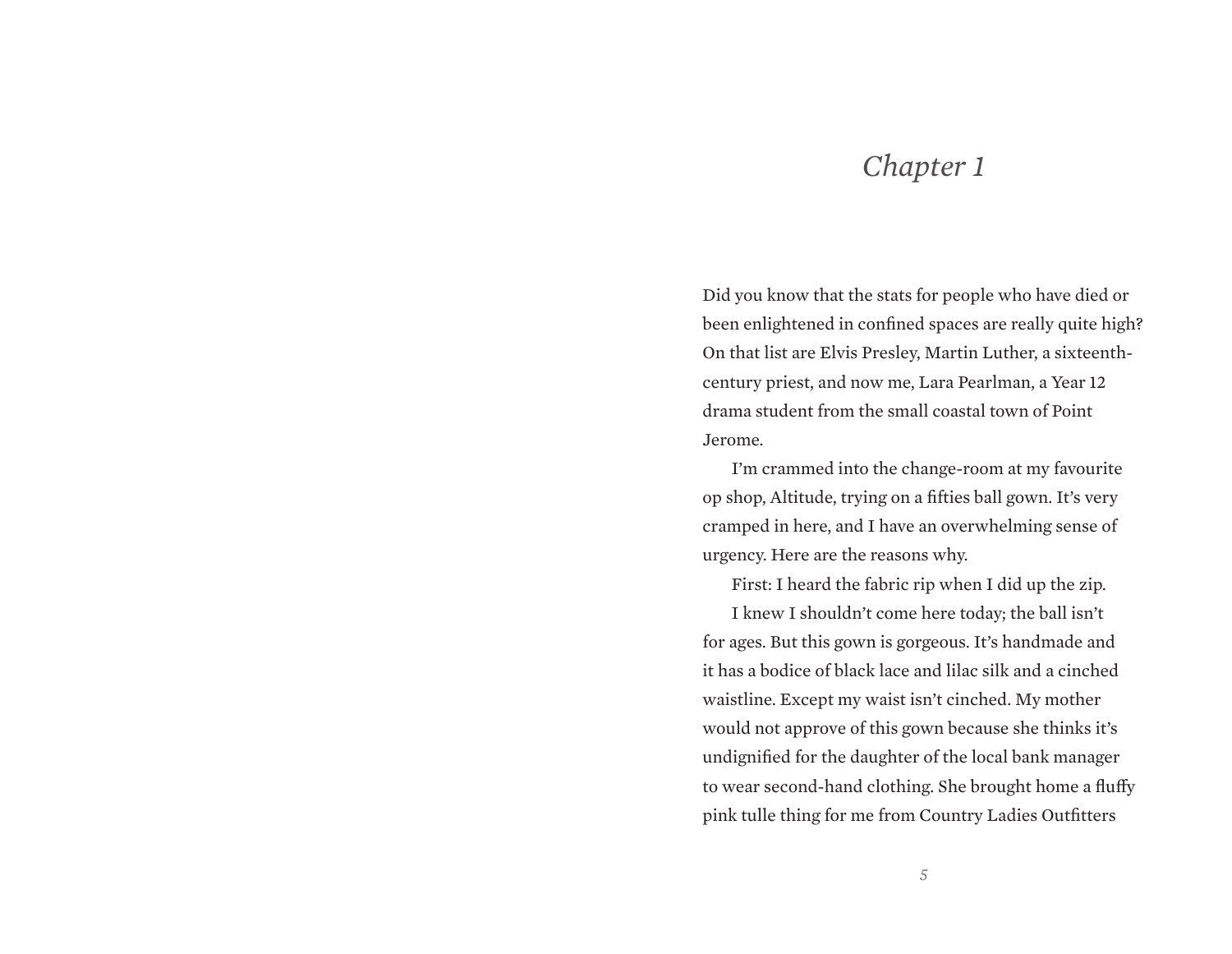that she imagines I will wear after the ball. Yep. In that much tulle I could rent myself out as a five-piece bridal party.

Second: There's a hand in my change-room.

About a minute ago a hand groped its way under the partition from the next cubicle and grabbed the strap of my bag to steal it. Just like that. So I stamped on the wrist. Now, I'm no lightweight and I've still got my foot holding it down. That really must hurt. But I have to say that The Hand has not flinched. It is a very determined hand and I am developing a lot of respect for it, although we're both in a no-win situation. Neither of us can move. I can't squeal for help because I don't want to get caught in a torn dress on my school lunch break, and for The Hand it's just plain awkward.

Third: I have to get back to school for an important test in exactly five minutes and then go to drama rehearsal. I really do *not* have time for this.

But it's amazing how focused I feel. I could do ten tests right now. Just shovel them under the door and let me go for it. Actually, I feel inspired. I'm sure this constitutes a 'meaningful moment'. I wonder if I can reach my drama journal from this position. Probably not. We're supposed to be recording our thoughts and experiences for the upcoming school drama production. We have to devise the play ourselves and everybody can

audition. That means all the dance girls, the tragic Year 10 boys, my entire drama class and gorgeous Blake Taylor will be in it. I think we should do a love story and Blake Taylor should die in my arms in the final scene.

Naturally, my mother doesn't like Blake Taylor. She reckons that she saw Blake in the car park after school and that he smells funny. My mother can now smell a boy at forty metres through a windscreen.

It's a pity The Hand didn't sniff out my bag in advance because I have zero cash in there. C'mon Hand. Let go!

Oh! The Hand has adjusted its grip. Maybe it's weakening. I really like this hand. It's broad and smooth and strong. It has big oval knuckles and tiny pits where the hair follicles and pores dot the surface. Mr Hatherly, our drama teacher, has been teaching us how to build a character from small and intriguing details. He said you have to get completely involved and let the ideas flow. I can use this. This is important creative material. I am utterly absorbed. I find The Hand completely fascinating, can't take my eyes off it.

In fact, I think I may be having a seminal life experience — like when people who are trapped in small spaces become transcendent. Eat your heart out, Martin Luther. Speaking of eating, I have some very good chocolate in the side pouch of my bag. I wonder if I can reach it from here?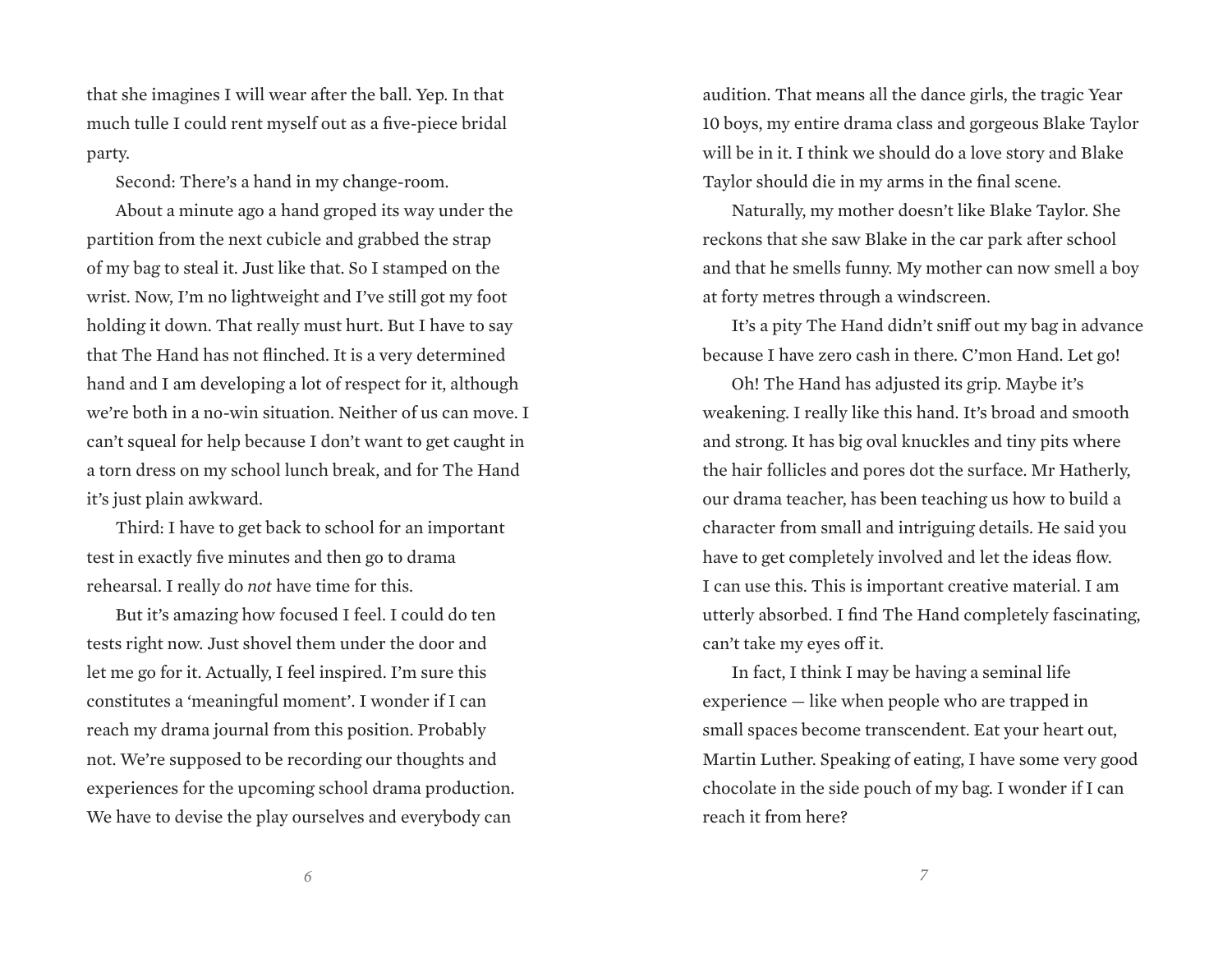If I shift my foot a little to the left on to the forearm, I should be able to. Here we go, easing my toes forward and my heel off the wrist.

Hmm. Nice watch: vintage gold rim, black dial, fat numbers.

Oh no. Is that the time?

Only two minutes to class.

Sorry, Hand, I really have to go. And I'm taking the bag with me.

## *Chapter 2*

## Rehearsals suck.

Chelsea Wilson sucks.

Mr Hatherly is totally suspect.

I walk into the drama studio after school and find Chelsea Wilson sitting with Blake Taylor. No, correction, make that *on* Blake. You could almost say *around* Blake. She has her teensy bum on the stool next to him, her legs in his lap, her elbow on his shoulder and her upper torso twisted around at 180 degrees to flirt with Nathan behind. I guess all those gym classes have paid off. She's got the flexibility and figure of a rubber band.

I dump my bag on the floor down the front and take out the box of smooth-as-silk chocolates that my mother keeps for her quilting club. They need such good chocolate? Normally I can make do with dates and butter — the perfect blend of sugar and fats — but today is bigger than dates. Today we start work on the play — which I've just found out is going to be a piece about World Poverty. I still think there could be a tragic final scene where I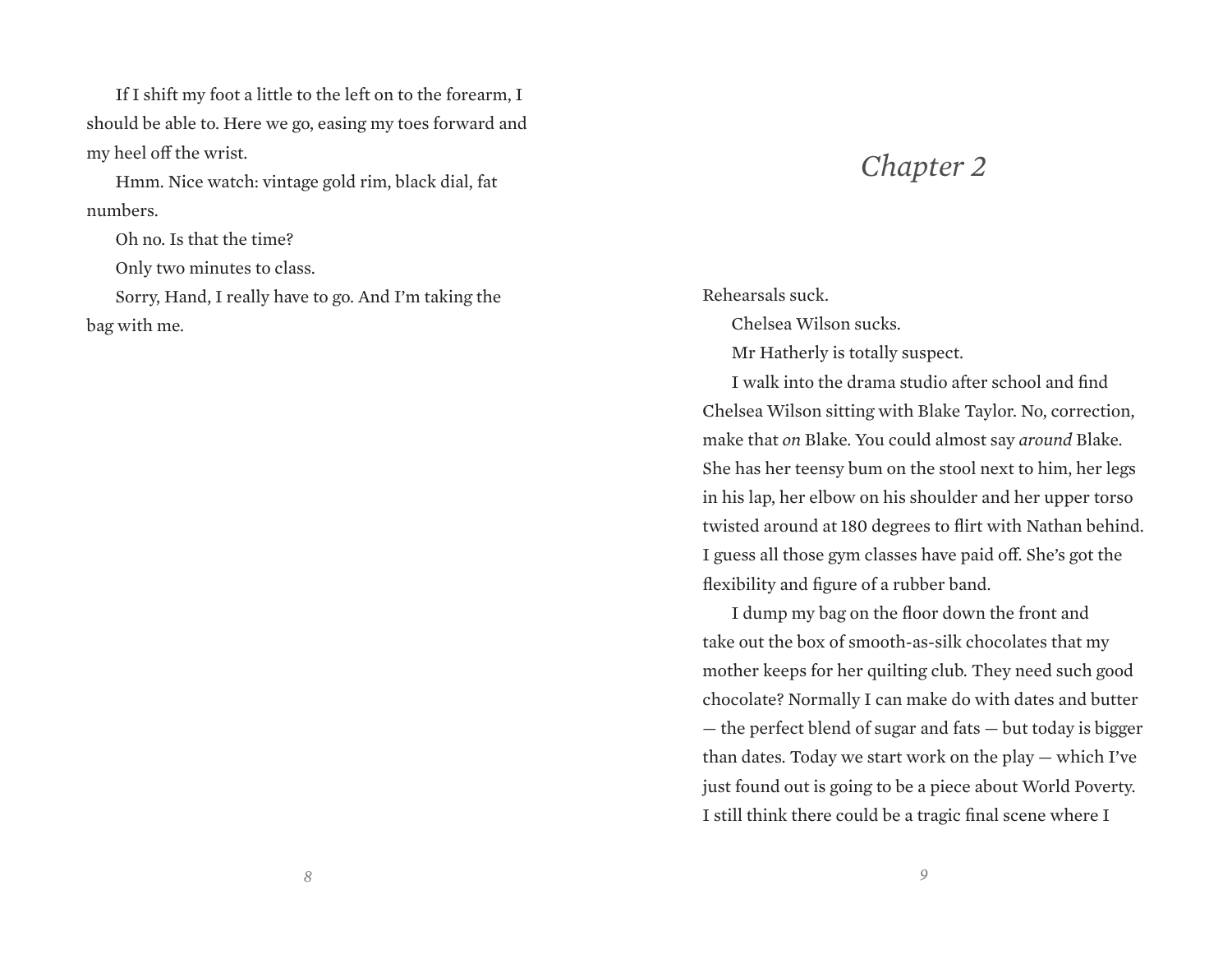hold Blake Taylor while he dies. Not overplayed, but simple and deeply moving. Please note: that's me doing the holding, not Chelsea Wilson.

The chocolate melts and rolls to the back of my tongue. Nougat or toffee nut? I can't choose. I wonder what they'd taste like together. Chelsea is staring at me but I had to bring the whole box for Oggy. I try not to worry about what Chelsea Wilson thinks because I'm not part of her group. She hangs out with the dance girls and doesn't actually speak to me.

Here's Oggy. She throws her bag to me, clips Chelsea's arm and hops over the chairs to sit down. Oggy is ten days older than me, has enough uniform slips to wallpaper the room and, next to Nathan Young, she's my best friend. Oggy is very small, very white, with huge feet. Today she's wearing a knitted cardigan and her steel-tipped boots. The Oggy-boots will dictate who gets the last chocolate.

Oggy wants to tell me about an idea she's got for the play but the chocolate is very rich and first she needs a sip of my drink. I don't want to share because Mum always goes on about the risk of catching meningitis from sharing water bottles, but the boots are in my lap and they say I have to. I can't think properly. There's a glug of chocolate stuck to the roof of my mouth and Chelsea's little laugh is circling the room and if she gives me one more of her looks I might have to ditch the chocolate

and thump her. Now, that *is* meaningful and it goes in my iournal.

Mrs Kaye, the relief teacher, has just arrived to tell us that Hatherly is late. She whips out her Mad Hatter watch and yells 'Start!' to begin the warm-up. We all have to lie on the filthy floor and listen to Mrs Kaye telling us to relax and imagine a special journey. My special journey is on hold because of the smell. The cleaners are supposed to sweep the floor but they can't because there is always the string quartet or the tai chi group here after school, and, from where I'm lying, I can see right under the seating stand where chip packets and drink cans roll around in the draught. I think I can smell a pizza from our last production festering under there.

Mrs Kaye takes us down a labyrinth; our bodies are getting heavy, heavy, heavy. Down. Down. Down. Well, my labyrinth is gloomy and dripping fungus and I feel really claustrophobic, so I open my eyes and see that Chelsea has her legs wound around Blake and her nose in his ear. Mr Hatherly would never let that happen.

I get up, which really upsets Mrs Kaye. She reckons I've broken the mood. I start to argue with her and Chelsea sits up. Yep, she actually disengages her tonsils from around Blake's throat and begins to complain. Complains that I am ruining the creative atmosphere! That's when the studio goes pitch black and there's a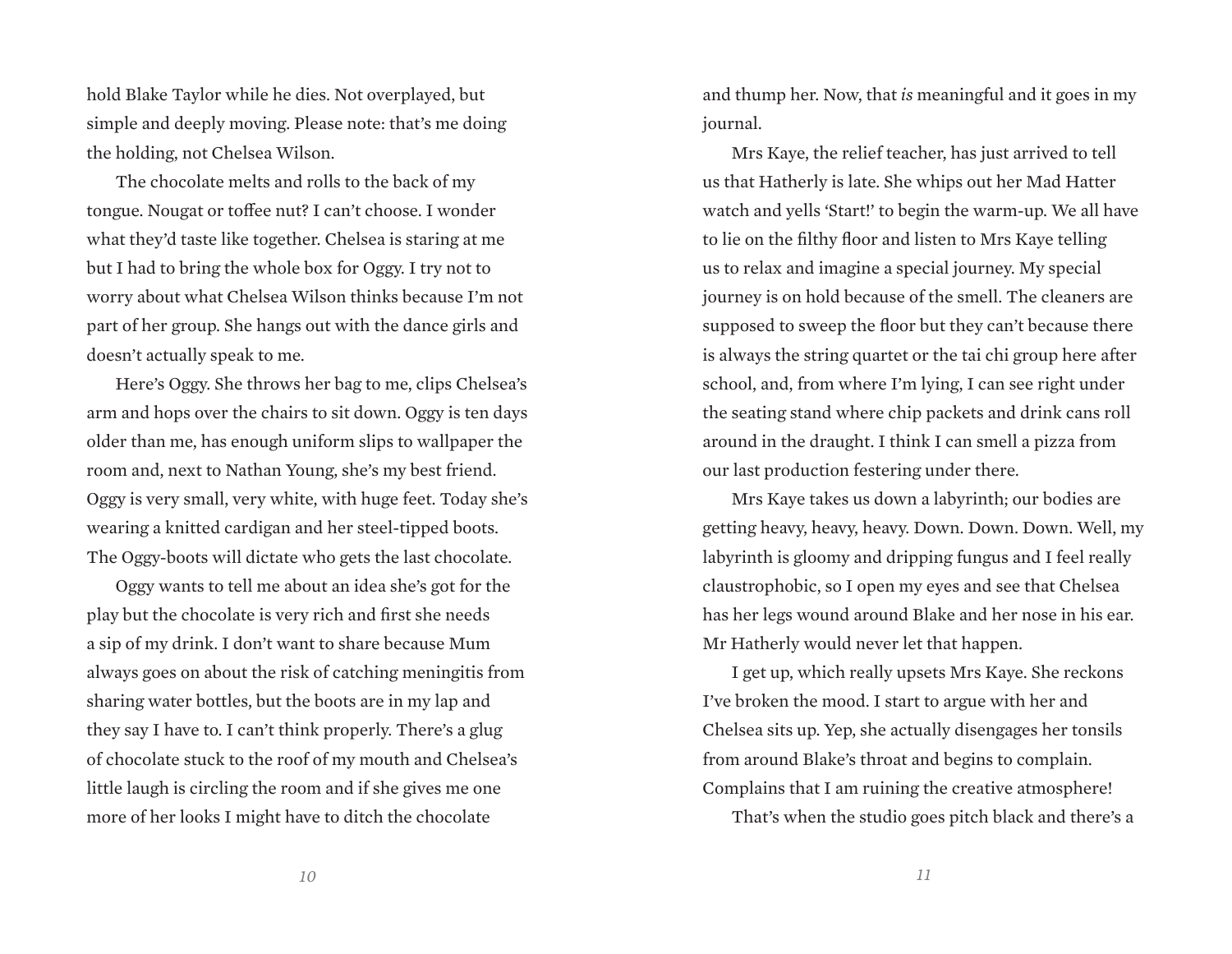piercing cry from the back of the auditorium. Everyone's really quiet at first and then there's a stampede for the back door, with its square rim of light. We all push and shove to get ahead and there are squishy arms and legs everywhere. I hear Chelsea scream 'Blake!' in her strangled don't-you-love-me voice, which means that Blake is not galloping towards safety with Chelsea in his arms but instead he's dumped her among the chip packets.

Some thug rams me into the doorframe and I don't know how many hands I have to slap away. I think two belong to Tom Novic. I can smell his skate shoes. He eats salami on rye for lunch and the garlic slides to his feet. I swear someone is kissing my neck. Then I bend down to let Oggy climb on my back to slip the bolt from the door. Ouch. I straighten up and stumble back against a warm chest and this time the hands that grip my waist and travel over my body are strong and searching.

Suddenly all the house lights go up and a voice booms from the sound and lighting box: 'Freeze!' We don't move. We're a bunch of ferals blinded by the floodlights.

'How do you feel?' says the voice.

How do I feel? I feel ridiculous, like walking out. And whose hands were those?

'Go to your journals and record your response,' Mr Hatherly calls from the lighting box.

He's on the floor, a slight man with silky blond hair and limp hips. He's always leaning against something, as if he can't support the weight of his feelings.

'That sense of panic is what I want from the crowd scenes. And I want you to research World Poverty.'

Good one, Hath.

Mrs Kaye picks a chair off the floor, sits down sideways and hunches over her notebook. She doesn't seem ruffled at all. I bet she knew that was going to happen. She expects us to cooperate. Everyone is acting cool. The Year 10 dance girls are laughing and sharing a lip gloss. Two boys chase each other behind the black curtains. Am I the only one who's pissed off? Two minutes ago we were sprawled on the floor.

Blake talks to Mr Hatherly. Blake doesn't keep a journal. Doesn't have to. Blake always has his script delivered by the stage manager because Blake Taylor is the top drama student in our school. He even changed his casual work hours to take a role as a special favour to the Hath. Blake strokes the stubble of a new beard and relaxes against the stage. But I'm seething. I glare at Mr Hatherly and Blake gets in the way. Then it happens. Blake gives me the cutest wink. Ooh, I hope it was his silky lips on my neck. But he's leaving; I have to say something.

'See ya, Blake.'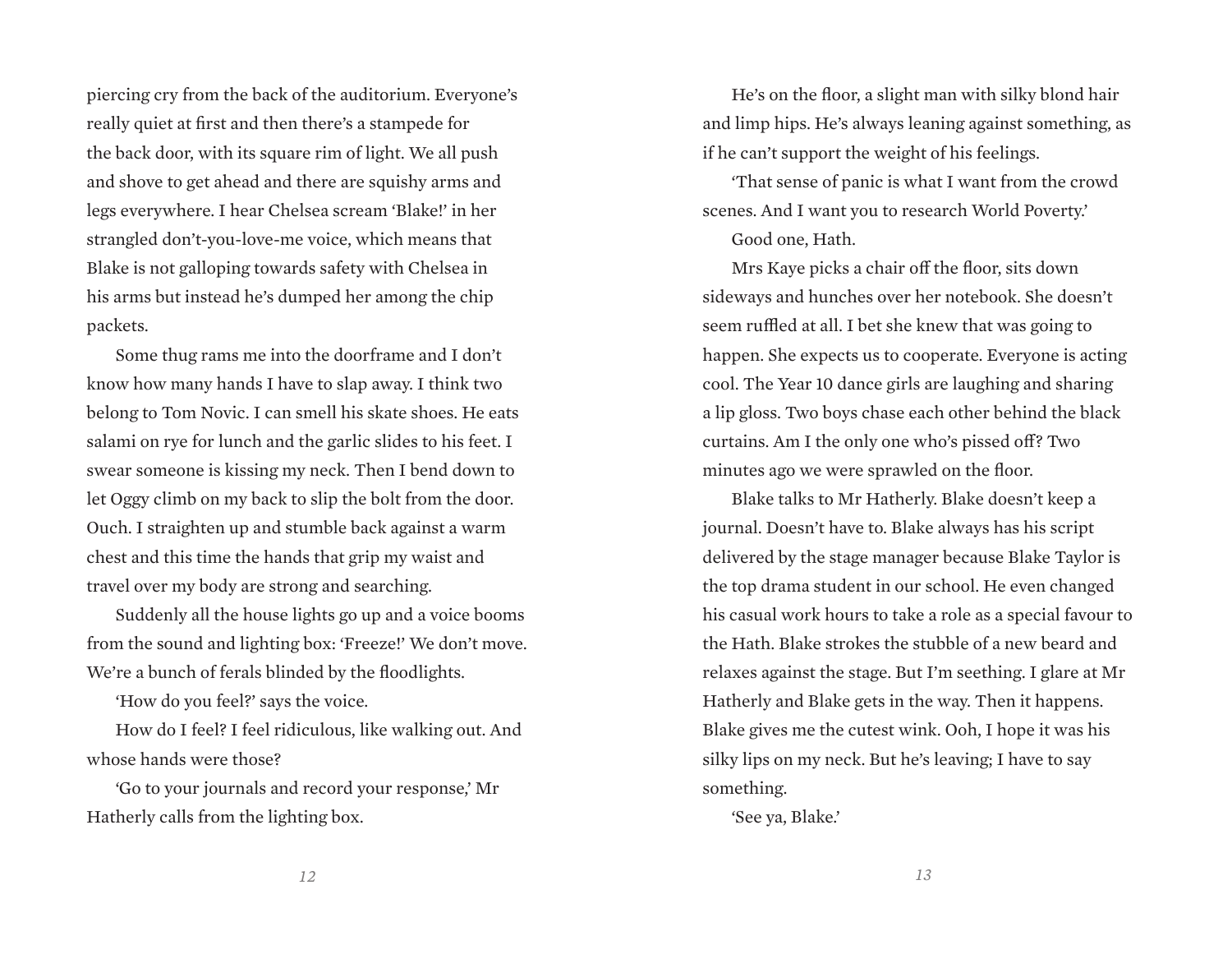'Yeah.'

Does yeah mean where? 'At school tomorrow.'

Oh, that is so dumb and now he's gone. Maybe he didn't hear me. But Nathan has. He stops with a sound cable wound around his arm and his crinkly hair on end. His eyes are frozen to my lips. Was I that obvious?

I need more chocolate but the box is jammed under the seating stand.

Hell. The box is empty.

## *Chapter 3*

I didn't tell my mother about the chocolate because what she doesn't know won't hurt her and, besides, I figured that in two weeks' time, when she wants them for her club meeting, it won't be so shameful. Two weeks? It took her two hours. I tell you, my mother would be a great asset to our national security forces and I prefer it when she screams. At least it's over. But she is disappointed and this is ten times worse. It was only a box of chocolates. But in just a few snappy steps we have the whole of international terrorism in our home. Clandestine Activity, Betrayal, Secrecy, Lies.

That woman can really catastrophise. She's good. She's the best. The common cold is the bubonic plague.

So my mother has decided. The theft of the chocolates represents a total breakdown in our relationship and she wants to talk. She wants to talk with one arm across her belly in pain as if holding back the grief. She shakes her head and sighs. How can she get so personal about chocolate? I had a little crisis of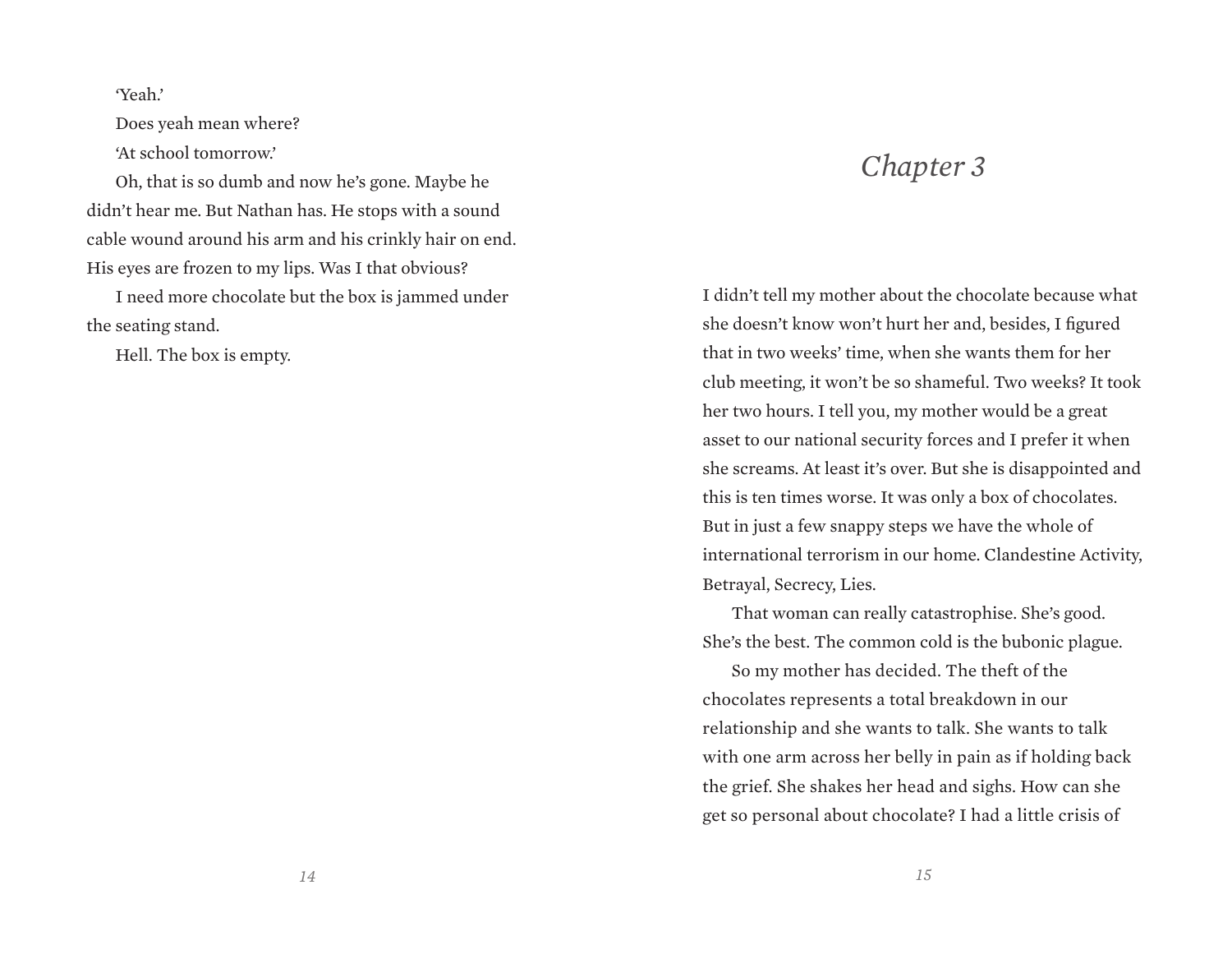confidence, that's all. I needed those chocolates. I wish Nana was still alive. She would have understood. Nana *loved* chocolate.

But my mother is not happy. Actually, she's not happy for lots of reasons, and so it starts. She's worried about my health, she's worried about my need to cover things up, she's worried that I can't talk to her. She's worried because she's worried. In truth, my mother thinks I'm too fat but can't say the words, so she goes on a diet and hopes I might follow. I do. She eats celery. I eat celery, smothered in cream cheese.

She is obsessed with how I look because at some level it's a direct reflection on her. If someone should see me down Duke Street with my hair in a mess and my belly bulging they would immediately think of her, a well groomed, middle-class woman in pressed, size ten jeans. Really?

But we are not finished yet. The chocolates are only a warm-up. Her hands circle the coffee mug and she waits in that respectful and dangerous silence they teach them at the Twelve Step Parenting Course.

'Is there anything else you want to tell me?'

Yes. I want to tell her that Chelsea Wilson puts out to all the guys and that I'm going for a central role in the play so that I can kiss Blake Taylor in the final scene. But the respectful pause is over.

'How is drama going? I hear you're making up your own play.'

Oh no, she has inside knowledge. And then the floor gives way.

'Will there be any dancing?'

I wish I'd saved some chocolate. Now I really need it. She knows I gave up dance after the Year 10 Rock Eisteddfod, when I helped with the choreography, washed and counted all the costumes and trained for hours. But Miss Spiro still put me in the back row, all 180 centimetres of me in jungle stripes. I told Miss Spiro that we should measure everybody first but she still went right ahead and hired the costumes. So I slit the lycra from thigh to armpit and inserted netting. It looked really tribal after I added the body paint. The girls reckoned it cost them the trophy but I say that Cindy screwed up the last twenty counts anyway.

'*Will* there be dancing? Will there be *dancing*?'

Her question is a triumph. It implies everything and says nothing. It undermines, it suggests, it hurts. She has told me, without having to, that she has contacts and that she knows things, that I am no performer and that if I'd stuck to the Grapefruit Diet, the Pritikin Diet, the Celebrity Diet, the Zone Diet or, best of all, the Helen Pearlman Diet, then the world would be my oyster, which I could afford to eat battered and fried.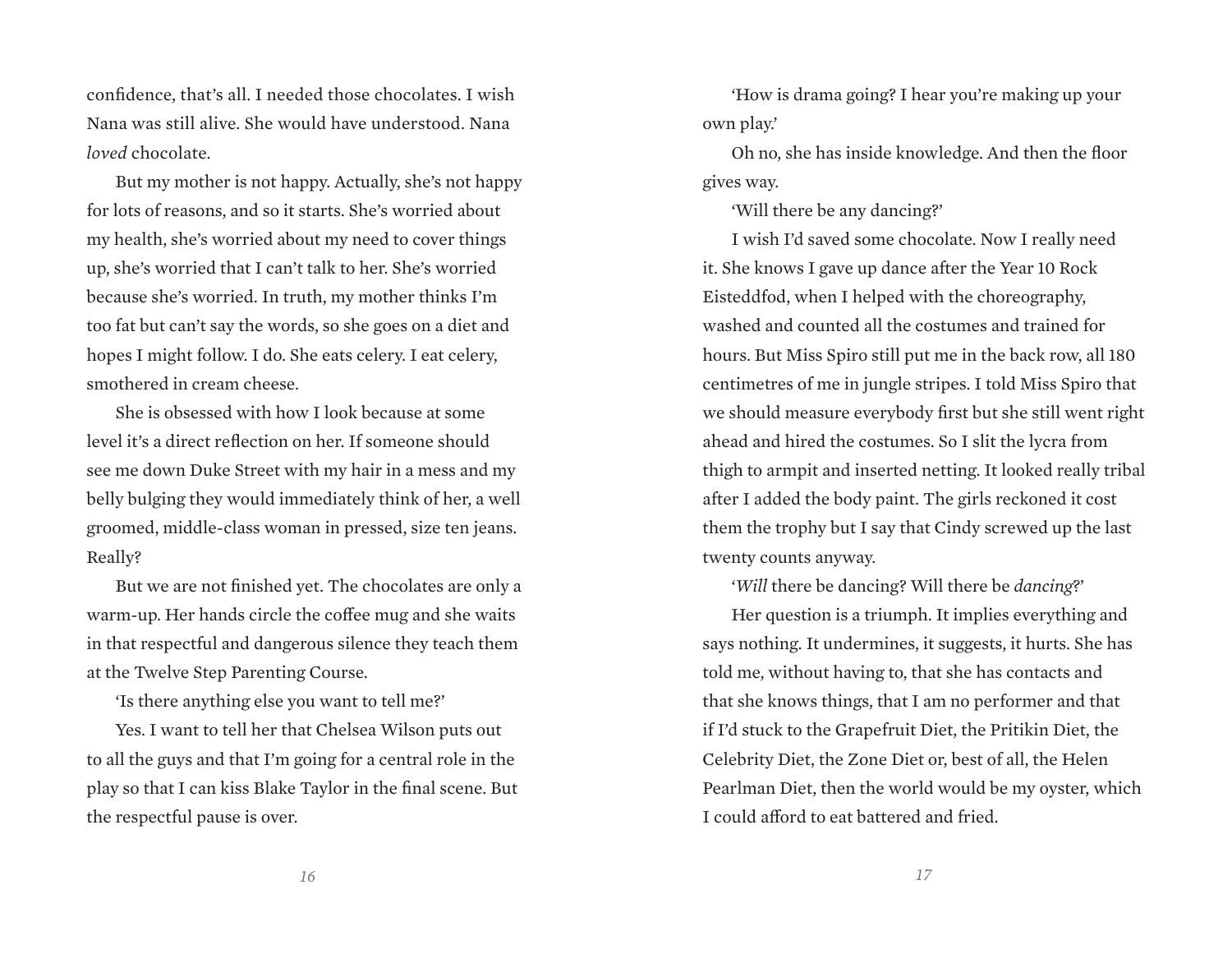'There might be some movement in the crowd scenes.' 'Is that so?'

She hoards the information, like the ruthless stock trader that she is. My mother sells everything on a high and holds on to the money till the next low. My father sings her praises. 'Oh, what nous, what drive, what a genius.' But I say she's a born pessimist and sells at the top because she never believes that a good thing can last, and then scurries like a mouse with her hoard into her hole. Look what she does with chocolate.

'Who is in it?'

'Everybody, and we have to write it ourselves. If it's really good, Mr Hatherly might take us to the city to perform at a youth arts festival.'

'And what is it about?'

'World Poverty.'

'How interesting. So it's about the haves and the havenots?'

'Yeah, and suffering and stuff.' And me kissing Blake in the finale.

'Is Chelsea Wilson in it?'

Chelsea Wilson? Who cares? But she's right about the haves and the have-nots: the people who were born here in Point Jerome and those who weren't. Chelsea's family has lived in this town for five generations. Her dad virtually owns the fisheries and half the foreshore, which makes her

Princess Chelsea, and Oggy and me the peasants.

I have my face in the fridge for the next question because she's using her involved-parent voice and I can see I need some reinforcement. I lather a rum and raisin muffin with cream and plum jam. Her mouth goes down. If she doesn't want us to eat cream, why buy it? What is it? A fridge ornament?

'Lara, when is this production?'

'June.'

'Second term?'

'Yes.'

'Before or after the exams?'

It's a tricky question and I don't know which way to play it, so I go for the full-mouth muffin mumble. But before she can repeat the question I decide to trade in some info.

'There's a drama camp at the end of this term. Mr Hatherly is going to get us released from class so that we can finish the play. It's a day camp, so we sleep at home and rehearse at school.'

'We'll be in the city. You can't go.'

'What?'

'Nana's gravestone is ready and we're going up for the ceremony.'

'When?'

'In the holidays but we're going early. I'm not leaving you here.'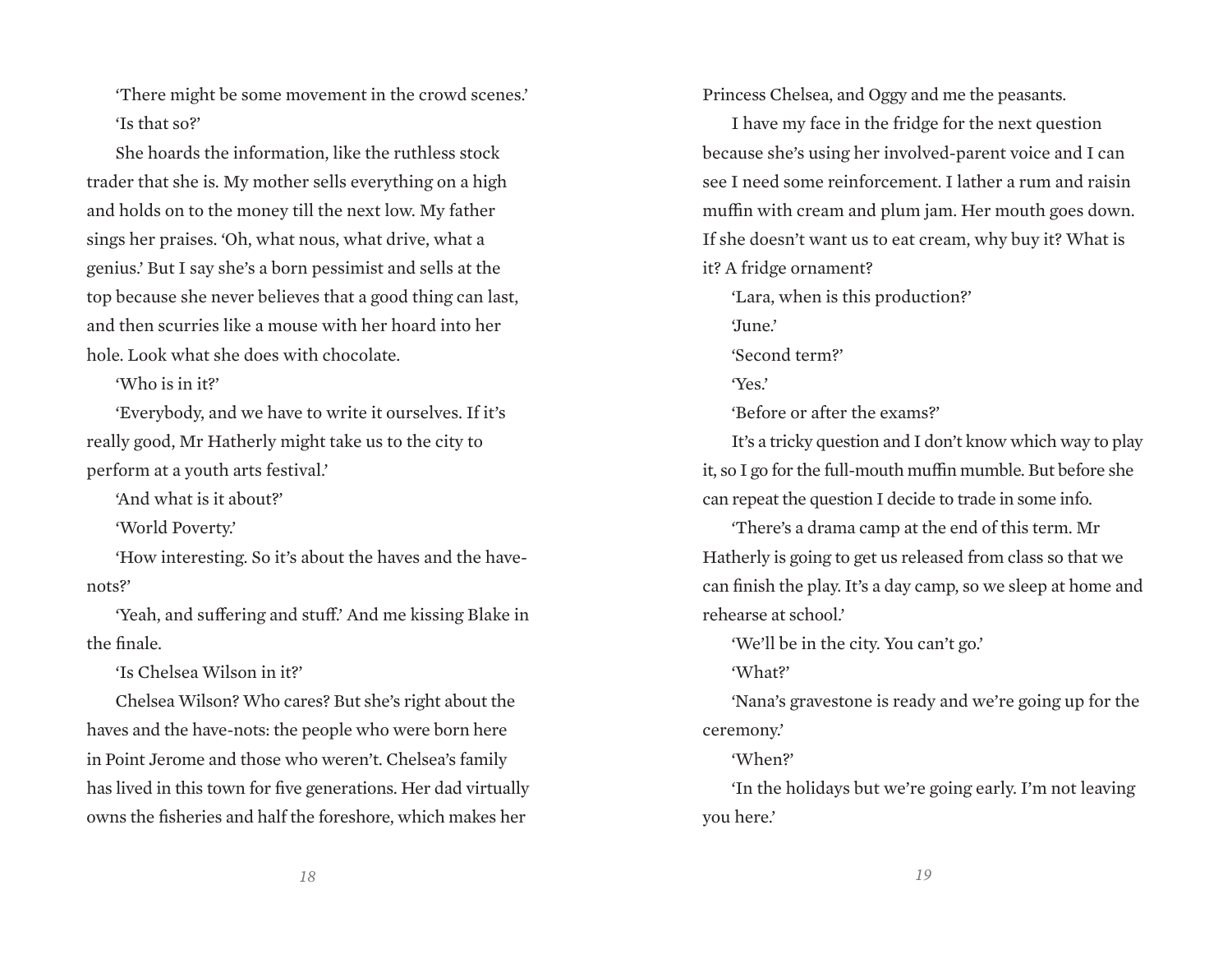'I can't, Mum.'

'You have to come, for Nana's sake.'

I reach for the second muffin. Her hand comes down. 'Lara, it's too expensive to go for just a few days.' 'We fly on points and stay with Aunty Claire. It's free.' 'But I have to help Claire organise things.' 'She won't even let you in her kitchen to wash up.' 'We go as a family.'

'No!'

Match point: 'I thought you loved Nana.'

I dump my plate on the table and knock over her mug. The coffee slops onto her mushroom-grey silk rug and pools in a dimple left by my chair. I don't care. She can clean up the mess herself. I stomp to my room and flip open my journal. I should write up the rehearsal notes about world poverty but instead I make nasty gashes on the page. I draw a sketch of myself as a nomadic woman in a kaftan. Those women had it so easy — you could hide a few extra kilos and a spare goat under there.

Hell! This is so not fair. Why can't she leave me here? What is her problem? Nana is really important but I *have* to go to camp.

'Lara? Lara!'

I won't answer. She can scream her lungs out, for all I care.

'Lara, Nathan's here. Go on, Nathan, I think she's in her bedroom.'

Nathan is a family friend and in the old days he used to hurl himself from the door to my bed and then trampoline back upright, an impressive three-point manoeuvre. These days he hesitates over my sound system, flicking through channels to select a mood. But my mood is set to Preselect: Mad with Mum.

'Stop it, Nathan.'

'These guys are great.'

'No, they're not.'

He surfs through static and some really bad Metal, spins through a few more stations, ups the volume and hovers, waiting for my response. I sit on the bed with my back to the wall, balancing my journal on my knees. He's twitchy and I see he wants to be invited to sit down. I wish he'd just do it.

'Nathan?'

'Yes?'

'Have you done this drama assignment?'

'Which one?'

'The journal entry from last rehearsal.'

'Oh, that.'

'Yeah, that. What is it with you today?' His hair is an arc of wiry curls, and a silver chain